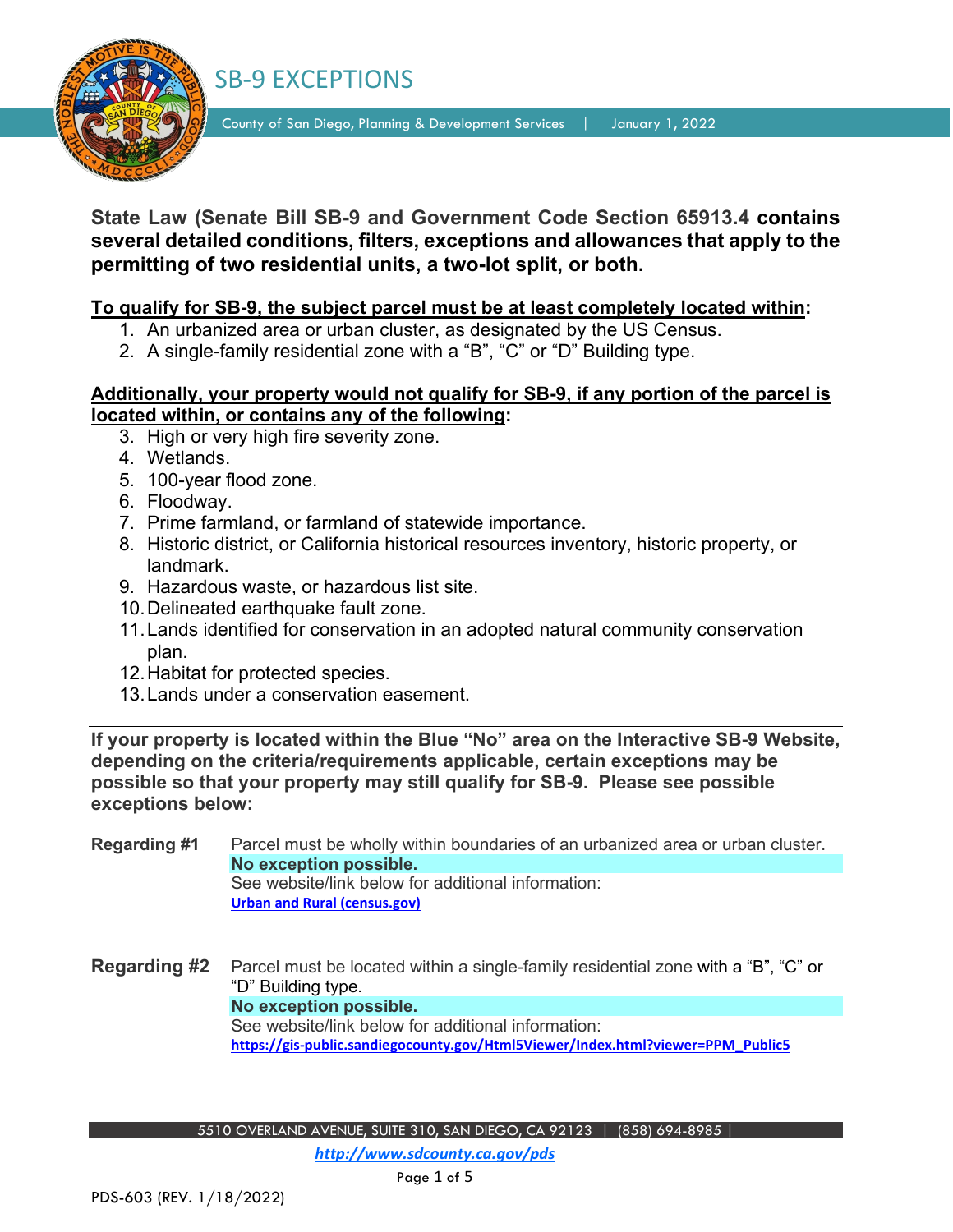

County of San Diego, Planning & Development Services | January 1, 2022

**Regarding #3** Within a high or very high fire hazard severity zone, as determined by the Department of Forestry and Fire Protection pursuant to Section 51178, or within a high or very high fire hazard severity zone as indicated on maps adopted by the Department of Forestry and Fire Protection pursuant to Section 4202 of the Public Resources Code. This subparagraph does not apply to sites excluded from the specified hazard zones by a local agency, pursuant to subdivision (b) of Section 51179, or sites that have adopted fire hazard mitigation measures pursuant to existing building standards or state fire mitigation measures applicable to the development.

#### **No exception possible at this time.**

PDS confirmed with all Fire districts … that they have not excluded any parcels from the specified hazard zones and have not adopted fire hazard mitigation measures to existing building standards or state mitigation measures. See website/link below for additional information: **[Welcome to Fire Hazard Severity Zones Maps \(ca.gov\)](https://osfm.fire.ca.gov/divisions/community-wildfire-preparedness-and-mitigation/wildland-hazards-building-codes/fire-hazard-severity-zones-maps/)**

**Regarding #4** Wetlands, as defined in the United States Fish and Wildlife Service Manual, Part 660 FW 2 (June 21, 1993). **No exception possible.**  See website/link below for additional information: **[National Wetlands Inventory \(fws.gov\)](https://fws.gov/wetlands/)**

**Regarding #5** Within a special flood hazard area subject to inundation by the 1 percent annual chance flood (100-year flood) as determined by the Federal Emergency Management Agency in any official maps published by FEMA. If a development proponent is able to satisfy all applicable federal qualifying criteria in order to provide that the site satisfies this subparagraph and is otherwise eligible for streamlined approval under this section, a local government shall not deny the application on the basis that the development proponent did not comply with any additional permit requirement, standard, or action adopted by that local government that is applicable to that site. A development may be located on a site described in this subparagraph if either of the following are met: (i) The site has been subject to a Letter of Map Revision prepared by the FEMA and issued to the local jurisdiction.

(ii) The site meets FEMA requirements necessary to meet minimum flood plain management criteria of the National Flood Insurance Program pursuant to Part 59 (commencing with Section 59.1) and Part 60 (commencing with Section 60.1) of Subchapter B of Chapter I of Title 44 of the Code of Federal Regulations. **Exception possible if applicant is able to satisfy (i) and (ii) above.** See website/link below for additional information:

**FEMA Maps and (National Flood Hazard Layer (NFHL),2020)**

**[https://gis-public.sandiegocounty.gov/Html5Viewer/Index.html?viewer=PPM\\_Public5](https://gis-public.sandiegocounty.gov/Html5Viewer/Index.html?viewer=PPM_Public5)[FEMA](https://msc.fema.gov/portal/home)  [Flood Map Service](https://msc.fema.gov/portal/home) Center**

5510 OVERLAND AVENUE, SUITE 310, SAN DIEGO, CA 92123 | (858) 694-8985 |

*http://www.sdcounty.ca.gov/pds*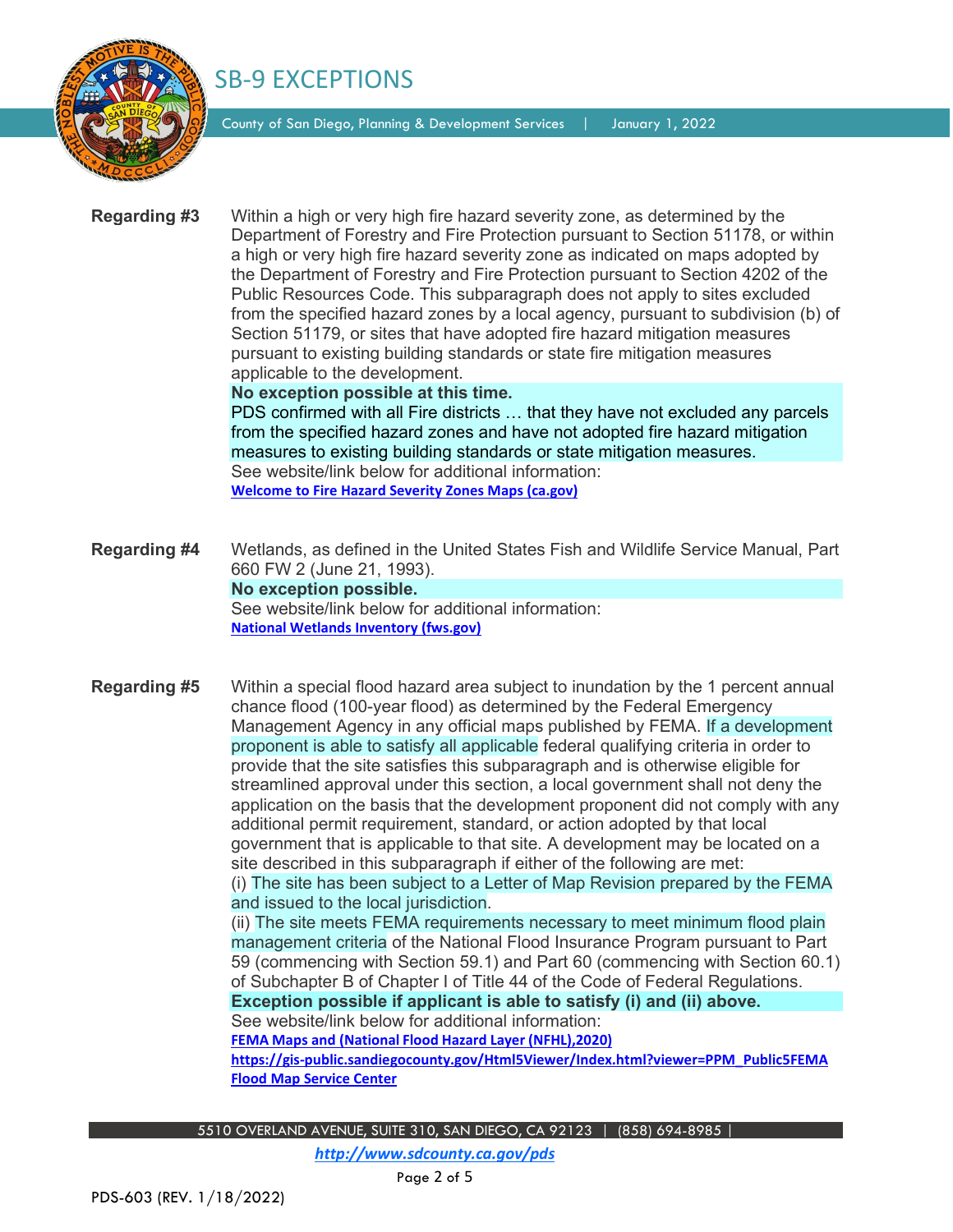

County of San Diego, Planning & Development Services | January 1, 2022

**Regarding #6** Within a regulatory floodway as determined by the Federal Emergency Management Agency in any official maps published by the FEMA, unless the development has received a no-rise certification in accordance with Section 60.3(d)(3) of Title 44 of the Code of Federal Regulations. If a development proponent is able to satisfy all applicable federal qualifying criteria in order to provide that the site satisfies this subparagraph and is otherwise eligible for streamlined approval under this section, a local government shall not deny the application on the basis that the development proponent did not comply with any additional permit requirement, standard, or action adopted by that local government that is applicable to that site. **Exception possible if applicant is able to satisfy all applicable federal** 

**qualifying criteria in order to provide that the site satisfies above paragraph.**

See website/link below for additional information: **FEMA Maps FEMA (National Flood Hazard Layer (NFHL),2020) [https://gis-public.sandiegocounty.gov/Html5Viewer/Index.html?viewer=PPM\\_Public5](https://gis-public.sandiegocounty.gov/Html5Viewer/Index.html?viewer=PPM_Public5)[FEMA](https://msc.fema.gov/portal/home)  [Flood Map Service](https://msc.fema.gov/portal/home) Center**

**Regarding #7** Either prime farmland or farmland of statewide importance, as defined pursuant to United States Department of Agriculture land inventory and monitoring criteria, as modified for California, and designated on the maps prepared by the Farmland Mapping and Monitoring Program of the Department of Conservation, or land zoned or designated for agricultural protection or preservation by a local ballot measure that was approved by the voters of that jurisdiction. **No exception possible.**  See websites/links below for additional information:

**SDE.SANGIS.AG\_FMMP**

**<https://www.nrcs.usda.gov/wps/portal/nrcs/site/national/home/>**

**Regarding #8** The development is not located within a historic district or property included on the State Historic Resources Inventory, as defined in Section 5020.1 of the Public Resources Code, or within a site that is designated or listed as a city or county landmark or historic property or district pursuant to a city or county ordinance.

#### **No exception possible.**

See websites/links below for additional information: **[https://gis-public.sandiegocounty.gov/Html5Viewer/Index.html?viewer=PPM\\_Public5](https://gis-public.sandiegocounty.gov/Html5Viewer/Index.html?viewer=PPM_Public5) [National Register of Historic Places \(ca.gov\)](https://ohp.parks.ca.gov/?page_id=21237) Zoning Ordinance [\(sandiegocounty.gov\)](https://www.sandiegocounty.gov/pds/zoning/index.html)**

*http://www.sdcounty.ca.gov/pds*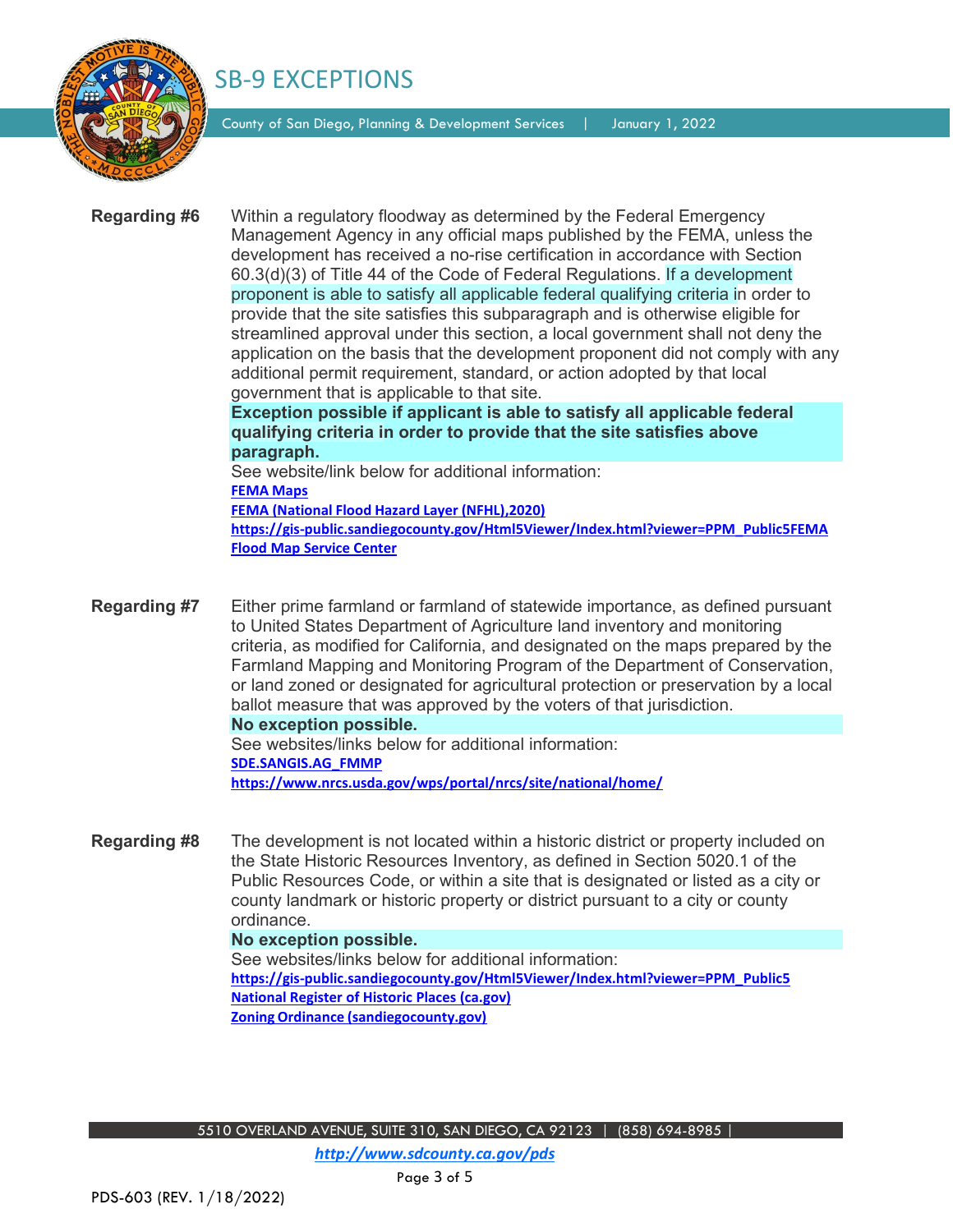

County of San Diego, Planning & Development Services | January 1, 2022

**Regarding #9** A hazardous waste site that is listed pursuant to Section 65962.5 or a hazardous waste site designated by the Department of Toxic Substances Control pursuant to Section 25356 of the Health and Safety Code, unless the State Department of Public Health, State Water Resources Control Board, or Department of Toxic Substances Control has cleared the site for residential use or residential mixed uses.

**Exception possible if applicant is able to provide a letter from the State Department of Public Health, State Water Resources Control Board, or Department of Toxic Substances Control stating that they have cleared the site for residential use or residential mixed uses.**

See website/link below for additional information: **<https://www.envirostor.dtsc.ca.gov/public/>**

**Regarding #10** Within a delineated earthquake fault zone as determined by the State Geologist in any official maps published by the State Geologist, unless the development complies with applicable seismic protection building code standards adopted by the California Building Standards Commission under the California Building Standards Law (Part 2.5 (commencing with Section 18901) of Division 13 of the Health and Safety Code), and by any local building department under Chapter 12.2 (commencing with Section 8875) of Division 1 of Title 2. **Exception possible if applicant is able to provide a geotechnical report, stamped and signed by a California-licensed civil engineer demonstrating that the proposed dwelling doesn't cross the active fault line.** See websites/links below for additional information: **State Data-1997 Uniform Building Code SDEP.SANGIS.GEOLOGY\_ACTIVE\_FAULTS\_CN [Earthquake Zones of Required Investigation \(ca.gov\)](https://maps.conservation.ca.gov/cgs/EQZApp/app/)**

**Regarding #11** Lands identified for conservation in an adopted natural community conservation plan pursuant to the Natural Community Conservation Planning Act (Chapter 10 (commencing with Section 2800) of Division 3 of the Fish and Game Code), habitat conservation plan pursuant to the federal Endangered Species Act of 1973 (16 U.S.C. Sec. 1531 et seq.), or other adopted natural resource protection plan.

**No exception possible.**  See websites/links below for additional information: **NCCP Plan Summary – [San Diego Multiple Species Conservation Program \(MSCP\) \(ca.gov\)](https://wildlife.ca.gov/Conservation/Planning/NCCP/Plans/San-Diego-MSCP) [County Subarea Plan \(sandiegocounty.gov\)](https://www.sandiegocounty.gov/content/sdc/pds/mscp/sc.html) SanGIS GIS Data Warehouse [\(sandag.org\)](https://rdw.sandag.org/Account/gisdtview?dir=Ecology)**: **[Conserved Lands](https://rdw.sandag.org/Account/GetFSFile.aspx?dir=Ecology&Name=Conserved_Lands.zip) SanGIS GIS Data Warehouse [\(sandag.org\)](https://rdw.sandag.org/Account/gisdtview?dir=Ecology)**: **[MSCP](https://rdw.sandag.org/Account/GetFSFile.aspx?dir=Ecology&Name=MSCP_CN.zip) [Preserves \(sdmmp.com\)](https://sdmmp.com/preserves.php) [ArcGIS map viewer \(sdmmp.com\)](https://sdmmp.com/gis_viewer.php) [Conservation Planning Data and Tools \(ca.gov\)](https://wildlife.ca.gov/Conservation/Planning/Data-and-Tools)**

5510 OVERLAND AVENUE, SUITE 310, SAN DIEGO, CA 92123 | (858) 694-8985 |

*http://www.sdcounty.ca.gov/pds*